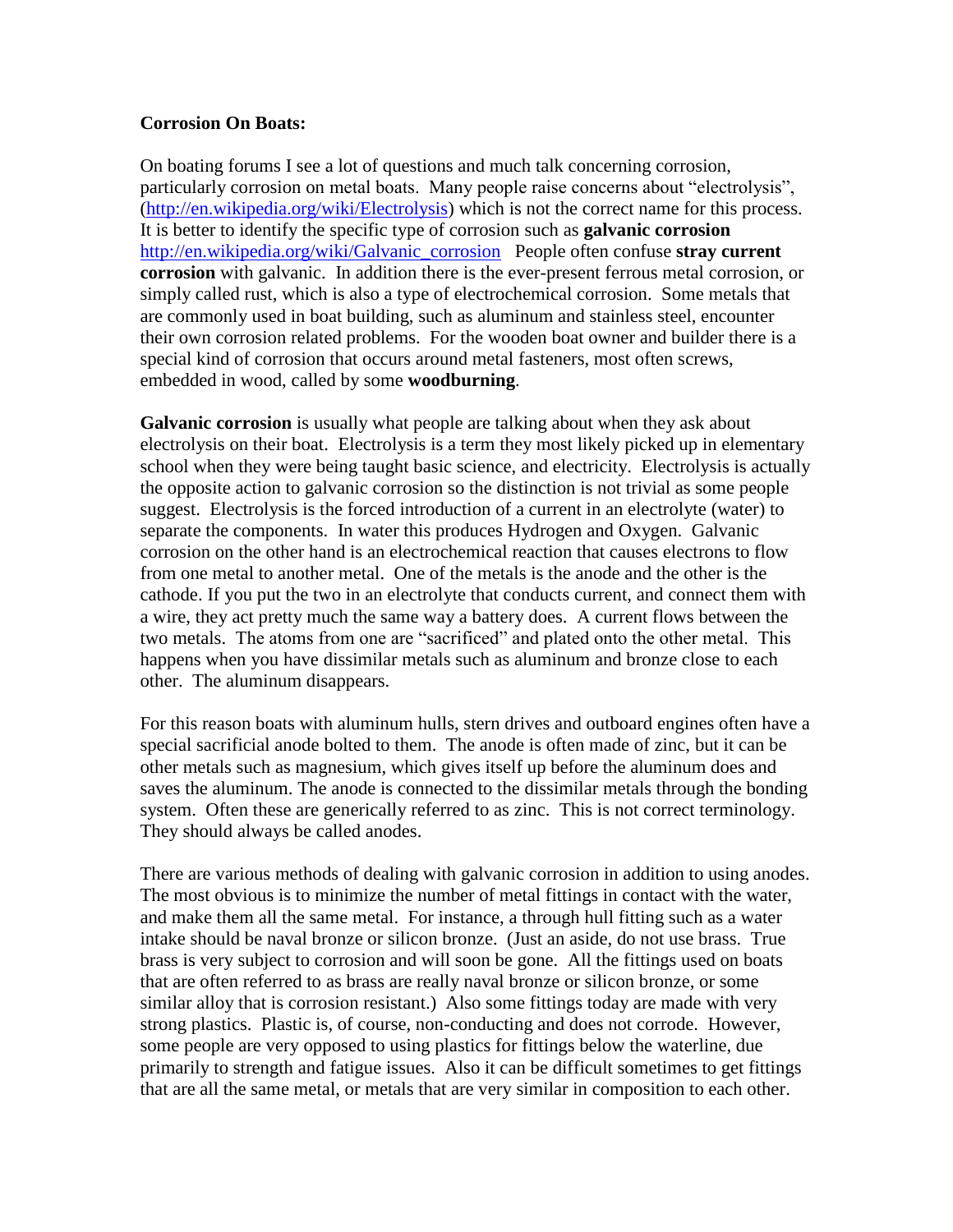All of the metal fittings below the waterline should be bonded. What is bonding? A wire is attached to all metal fittings that are in contact with the water and this wire is also attached to a common grounding point on the boat. This puts all metal fittings at the same electrical potential, zero, so no current will flow through the water from one fitting to another. Rather it will flow through the wire. But like most things having to do with the design of boats, some people believe that this actually promotes corrosion. I do not believe it does and I recommend bonding. However there are some metals that should not be bonded together, and on aluminum boats the hull should not be part of the bonding system.

Galvanic corrosion is a slow process and often takes years to manifest itself.

**Stray current corrosion** is similar to galvanic corrosion in that it eats away at underwater metal and fittings, but the cause is different. It is caused by electrical current in the water, introduced by a boat with a badly wired system or by bad wiring on the dock or other boats. Normally it is caused by direct current, that is, twelve-volt systems on boats. But there have been studies done that show that Alternating Current, like you have in your home and may have on your boat, can cause this too. This is usually from bad wiring on your boat or other boats around you. However, it can come from the dock system. DC current is usually very low, in the milliamps range and you may not be able to feel it tingle if you stick your hand in the water. But it is still causing the problem. AC current on the other hand can be considerable, and can kill you if you have part of your body in the water or even if you touch a metal fitting or the hull. If you suspect stray electrical currents in the water you can have an electrician detect them.

Stray current corrosion happens rapidly, sometimes overnight if there is a enough current, usually seen as massive damage to the sacrificed metal. There will be actual holes in the metal.

The best prevention is to make sure your boat is wired properly, in accordance with standards published by the American Boat and Yacht Council (ABYC) [www.abycinc.org.](http://www.abycinc.org/) If you have an AC system on your boat, you should have at least a galvanic isolator in the AC grounding wire (the third wire or green wire). A Galvanic Isolator stops low DC currents, less than 1.4 amps from flowing in the grounding wire, but doesn't stop AC. This green wire is there for safety and needs to be capable of conducting AC to prevent shock hazards. Never ever cut the green wire!

The best method though is to have an Isolation Transformer or Polarization Transformer in the shore connection. This will effectively isolate your boat's system from the shore side system. It should also be wired according to ABYC standards. In Europe and much of the rest of the world you should follow ISO standards. They are very similar to ABYC standards used in the USA and Canada.

Ordinary electrochemical corrosion, rust or oxidation, is also a problem for most ferrous metals, such as steel. These metals must be cleaned before painting to remove any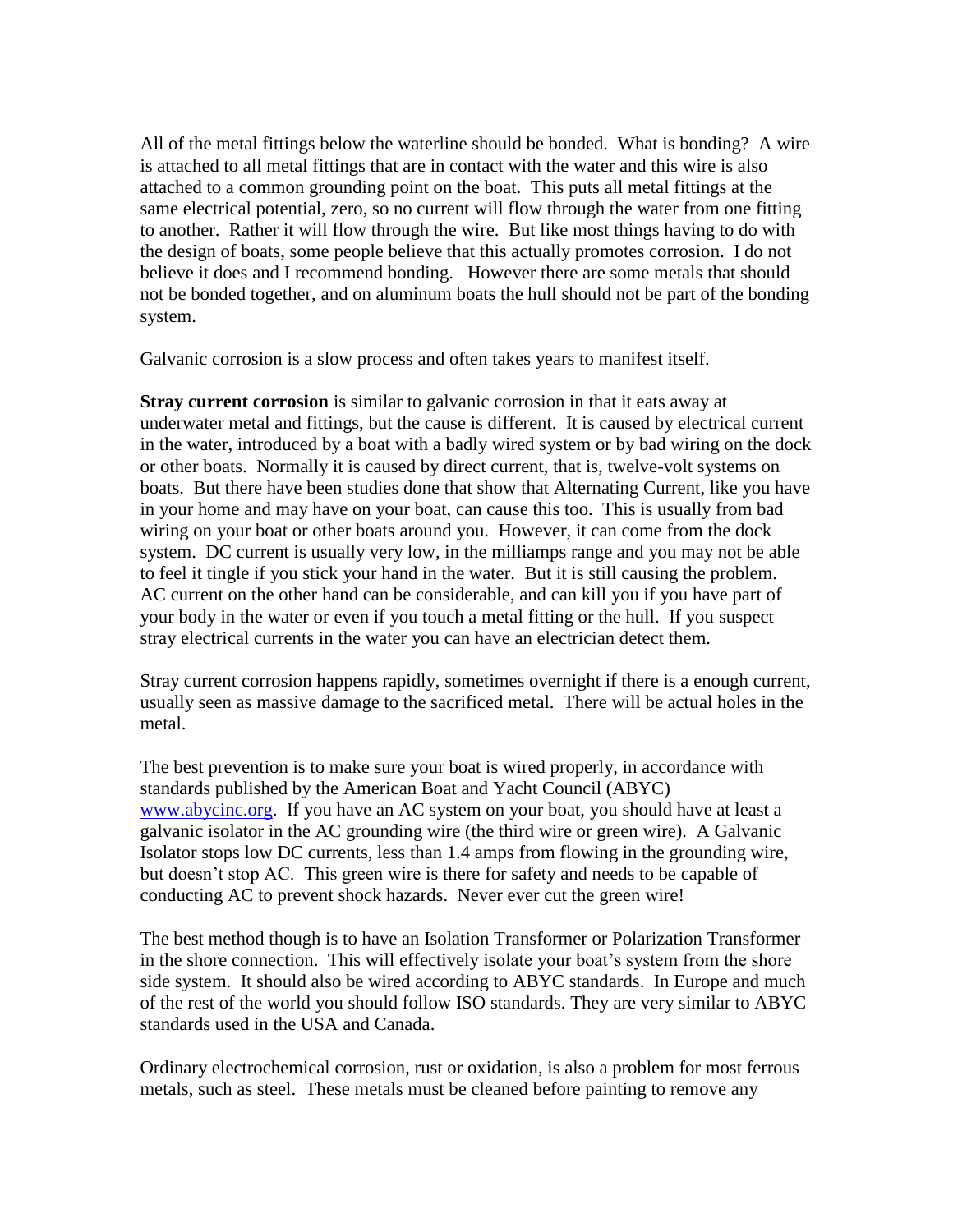corrosion or contaminants and then painted with a special primer that treats the metal. Then paint over with marine paints. If done correctly this treatment will last several years or more with occasional touch up of rust spots. But on a regular basis the metal must be cleaned by grinding or sandblasting, re-primed and re-painted. If done as regular maintenance steel boats can last many years. It is not unusual to see steel boats that are fifty or more years old.

Some metals have their own built in protection. They form an oxide on the surface that excludes contaminants and prevents corrosion. Marine grade aluminum is one of these. By marine grade I mean 5000 or 6000 series aluminum alloys, such as 5052 or 5058. Aluminum forms an oxide on the surface. The aluminum will not corrode unless the oxide is damaged or washed away. Often aluminum hulls, tanks and other boat parts are not painted because there is no necessity to paint them for protection. However, if a builder or owner decides to paint aluminum then a special process called etching is required to remove the oxide, because the paint will not adhere well to the metal.

Aluminum and stainless steel should never be installed where they will always be wet. Fuel tanks are often mounted on flat surfaces where moisture will collect under the tank. These tanks will corrode very rapidly. Any metal tank should mounted above a surface so air can circulate around all sides of the tank. Metal tanks should never be encased in foam for the same reason. For more on Aluminum see, **Aluminum Tanks and Boats: to Paint or Not to Paint** [http://newboatbuilders.com/docs/aluminum.pdf.](http://newboatbuilders.com/docs/aluminum.pdf)

This is also true of marine grade stainless steels. All stainless steels are not created equal. Some are more corrosion resistant than others, but contrary to popular belief, stainless steel will corrode. The secret is to keep it dry. Stainless steels are prone to **crevice corrosion.** Moisture gets into microscopic hairline cracks or pits, where oxygen is excluded, and corrosion sets in. Often these cracks are in welds. However, if kept dry and checked regularly, stainless steel can last for a lifetime. So stainless is best used where it is exposed to the air and has little exposure to moisture. Also stainless, like aluminum, needs to be marine grade, usually 300 series such as 316L. It is also a common belief that stainless steel is non-magnetic. This is not true of all stainless steels. Be sure you have the correct grade of stainless. Marine grade stainless is non-magnetic.

Wood boats suffer from a special kind of corrosion called **woodburning** around metal fasteners. This type of corrosion is caused primarily by leaks and oxygen starvation around the fastener, and *over protecting* the boat with anodes. Yes, you can put too many anodes on the boat. The fasteners in wood boats are generally metal screws but boat nails, rivets, and bolts also suffer from this. In many old boats the screws are galvanized. At the point where the screw meets the wood and oxygen is excluded, sodium hydroxide forms, that eats away at the metal and destroys the wood immediately around the fastener. Sometimes this can be spotted in bare wood by a dark ring around the fastener. But more often than not you cannot see any sign of this type of corrosion. Marine surveyors will often remove fasteners at random looking for this type of corrosion. Any that are corroded must be replaced. But, you cannot put a new fastener back in the same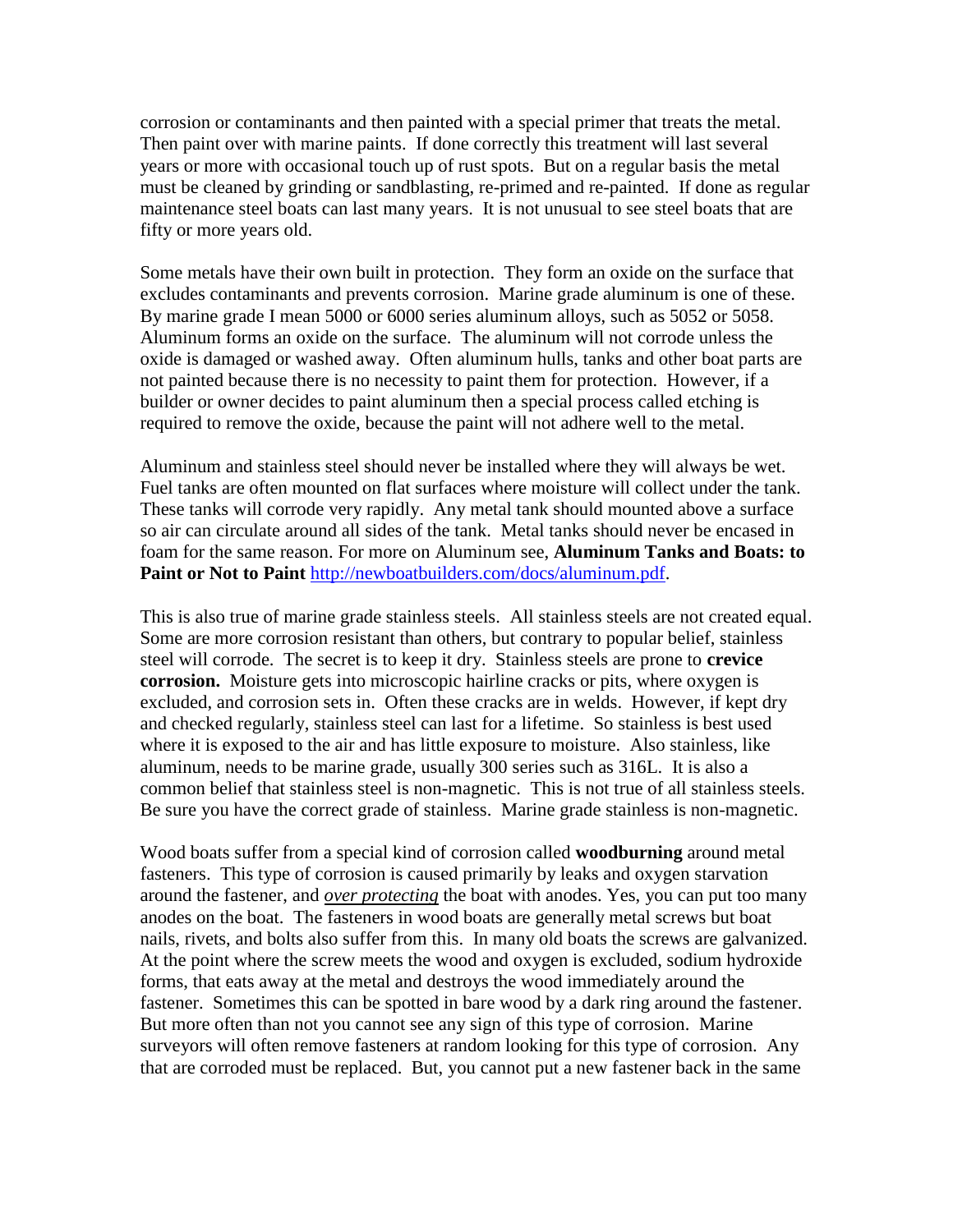hole. The hole must be reamed out and plugged to get rid of the rot. Then a new hole must be drilled for the new fastener.

Another way to detect this is to spray white vinegar on the area around the fastener. If it foams sodium hydroxide is present. If the fastener is fairly new and there has not been much damage to the wood you can stop the process by spraying vinegar on it twice a day. Do this for several days until it no longer foams. But you also need to correct the cause.

Another variation on woodburning corrosion occurs in boats with wood hulls and metal interior structure. This used to be called composite construction, but today that term usually refers to fiberglass boats. Where the metal meets the wood, the metal will corrode. During yard periods when a boat is out of the water, a few planks should be pulled and the interior checked for this condition. If not, the framing and bulkheads can deteriorate until the hull fails.

*The message for boat builders is; build the boat right. Pick the right materials. Install them correctly. Install electrical systems correctly. Do not overprotect. Follow ABYC standards. If you are not sure consult an ABYC certified corrosion technician.*

**References:** There are thousands of resources available on the Internet. Here are a few.

## **Yacht Corrosion Wiki**:

[http://www.cruiserlog.com/wiki/index.php?title=Yacht\\_Corrosion](http://www.cruiserlog.com/wiki/index.php?title=Yacht_Corrosion) **To Bond Or Not to Bond:** <http://www.cruiserlog.com/forums/index.php?showtopic=10402> **Types of Marine Corrosion: Don Casey BoatUS.** <http://www.boatus.com/boattech/MarineCorrosion.htm> **Corrosion: David Pascoe**:<http://www.yachtsurvey.com/corrosion.htm> **Stray Current Corrosion by EduCell** [http://m.educell.com/cell/div\\_guide.jsp?guideId=2132&orgId=47&dId=85&catId=Cat\\_1](http://m.educell.com/cell/div_guide.jsp?guideId=2132&orgId=47&dId=85&catId=Cat_178&subNm=Marine%20Corrosion&catNm=Engine%20Shop) [78&subNm=Marine%20Corrosion&catNm=Engine%20Shop](http://m.educell.com/cell/div_guide.jsp?guideId=2132&orgId=47&dId=85&catId=Cat_178&subNm=Marine%20Corrosion&catNm=Engine%20Shop) **Corrosion Prevention for Metal Boats: Michael Kasten** <http://www.kastenmarine.com/corrosion.htm> **Fastener Corrosion: Sea Magazine** [http://www.seamagazine.com/hob/DM\\_article.asp?id=4045](http://www.seamagazine.com/hob/DM_article.asp?id=4045) **Corrosion Protect For Metal Fittings** [http://www.practical](http://www.practical-sailor.com/marine/corrosionprotection.pdf)[sailor.com/marine/corrosionprotection.pdf](http://www.practical-sailor.com/marine/corrosionprotection.pdf) **Electro Guard** <http://www.boatcorrosion.com/aboutcorrosion.html>

**Books**: Both are available from Amazon through my bookstore <http://newboatbuilders.com/pages/bookstore.html>

**Metal Corrosion in Boats: Nigel Warren The Boat Owners Guide to Corrosion: Everett Collier**

**Published Standards:**